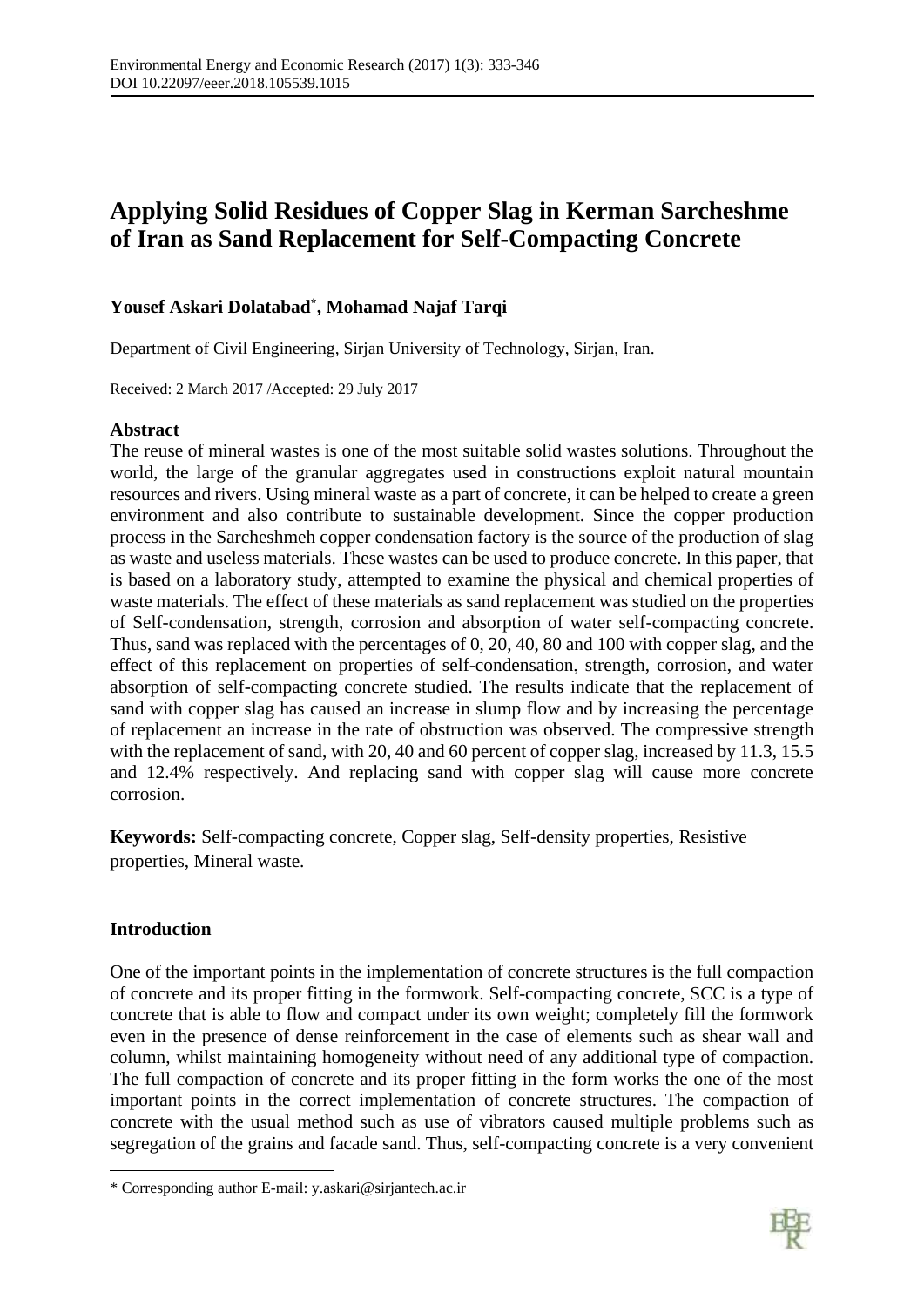solution to deal with these problems, it was first introduced to achieve the structure of stable concrete in 1988 and the initial studies surrounding the performance of self-compacting concrete were conducted by Okamura and Ozawa (1997) and Okamura (1997) at the University of Tokyo. According to a theory, self-compacting concrete is a concrete that has the compaction, without the need for external energy and without suffering any major segregation and bleeding. Today, due to the reducing the human force because of SCC's own congestion, the improvement in durability due to reduction in permeability and more freedom of action in the design of sections has led to the use of self-compacting concrete in many manufacturing activities. Also, SCC have many benefit but SCC is still not the first choice concrete for many application because of it is more sensitive to small variation in mix proportion and material properties (Rigueira et al., 2009). On the other hand, a large expansion in industries was observed over the past decade. With the development of industries, the production of its products increases. The use of industrial waste, soil or secondary materials was proposed to produce cement and self-compacting concrete because it helps reduce the consumption of natural resources (Vahidi et al, 2017 a; Padash et al, 2015). Copper slag is one of the waste products produced by chemical industries that will create some environmental problems in the surrounding areas if not properly discarded. Copper slag is also one of the materials known as a waste and useless material, which can be a promising future in manufacturing and manufacturing industry as a partial replacement of cement or sand (Vahidi et al, 2017 b). Many researchers currently have the possibility of using copper slag as a replacement of cement, but less research is reported in the field of using slag as a replacement of the reported sand.

The potential of using copper slag as a replacement of sand in self-compacting concrete production can be promising by various achievements of environmental biology as well as economic to produce self-compacting concrete. The achievements of this study can be used for concrete manufacturing and mining complexes. All of the contracting company, government and private consultants and employers who use their concrete in small-scale projects in the civilian development project, enjoy the achievements of this study to increase their work quality.

Many researchers have examined the possibility of using copper slag as aggregates in concrete and its effects on strength properties and the long-term properties of mortar and concrete. Despite the advantages of the use of copper slag as aggregates, some negative effects such as time delay settle reported (Ayano and Sakata,2000 ), especially when copper slag was used only as a fine aggregate. The following are a number of investigations carried out on the use of copper slag as a replacement of cement or aggregates. Ayano and Sakata (2000) reported that the effect of copper slag on the summit time varies with the size of the copper particles (i.e. the smaller particles of copper slag are deposited more late).Although the effect of the copper slag on the summit time was decreased with the increase of washing time.

Shoya et al. (1997) reported that the speed of de-aeration with the application of copper slag as a fine aggregate suited to water ratio to cement, volume of copper slag and air volume was increased. They concentrated on replacing less than 40% of the amount of cement using copper slag to control the rate of de-aeration, less than 5 liters per cubic meters.

Hwang and Laiw (1989) reported that the amount of de-aeration of the mortar made with copper slag was lower than that of natural sand. Although heavy special weight, glassy and polished particle size with irregular shape of copper slag aggregate is effective in de-aerating properties, they reported that a sample drop that includes copper slag fine aggregates was equal to or even less than that of a slag-free sample. Several papers indicated that the tensile and compressive strength of a concrete sample made with copper slag as aggregates, usually of normal concrete or even in many cases, was more than the control mix. It is noteworthy that the use of copper slag as fine aggregate can greatly increase the resistance of abrasion of the mortar. Hwang and Laiw (1989) investigated the compressive strength of mortar and concrete, which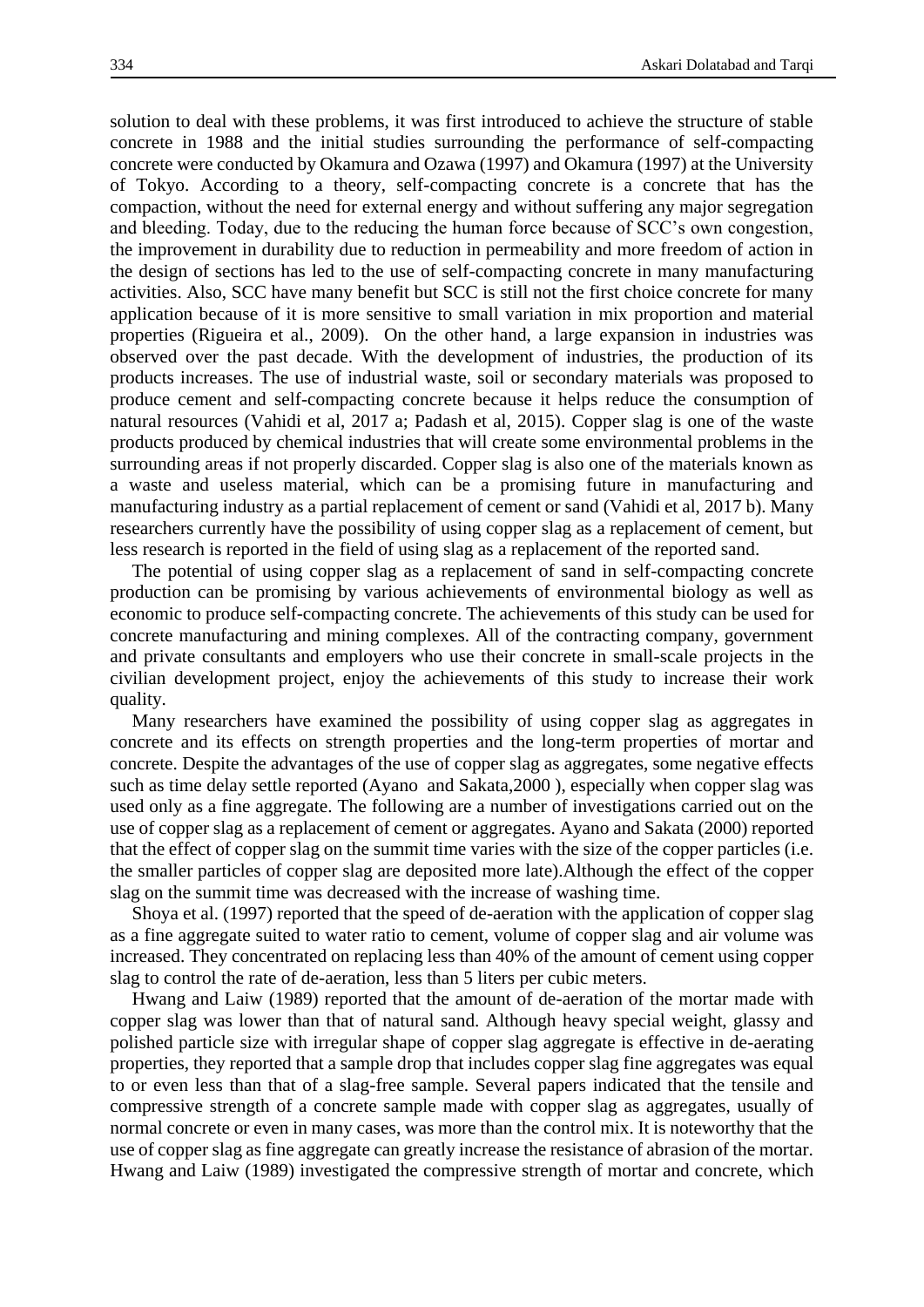includes fine aggregate of copper slag, with different ratios of water to cement. They concluded that mortar containing a high amount of copper slag sand at  $w/c = 0.48$  had a lower premature strength.

Mobasher et al. (1996) investigated the use of copper slag as a cement additive in concrete mixtures during their research phase. They reported that the use of copper slag up to 51% of cement substitutes caused a significant increase in the strength of normal concrete.

Al -Jabri et al. (2009) used copper slag as a sand replacement for provide the highperformance concrete. They found that the efficiency and strength up to 50 percent replacement of sand with copper slag increased and Water absorption was decreased up to 40%.

Fadaee et al. (2014) studied the properties of concrete made using slag of Sarcheshmeh copper mine complex as replacement cement materials. They found that the replacement of copper slag instead of a part of the cement reduced the compressive strength of concrete for a higher percentage of 35% in different ages.

Khanzadi and Behnood (2009) studied the mechanical properties of high-strength concrete combined with copper slag as a substitute for coarse aggregate. They found that the compressive strength of 28 days was 10 to 15 percent, and the splitting tensile strength 10 to 18 percent increased with the replacement of copper slag compared to the control sample.

Afshoon and Sharifi (2014) used copper slag as an alternative to cement in self-compacting concrete. They found that replacing cement with copper slag could increase the efficiency and flow of concrete slump. Therefore concrete with a lower water/cement ratio and higher strength can be produced.

Sharma and Khan (2017) investigated the effect of copper slag as a sand replacement on self-compacting concrete. They found that the highest increase in compressive and tensile strength was obtained with 20 and 60% replacement, respectively.

Other studies on the hydration of mixed cement blends with copper slag (Mobasher et al., 1996), clay stabilized with copper slag (Gupta et al., 2012) and the effects of copper slag as a substitute for fine aggregate on the behavior and final strength of the tall and narrow strengthened columns (Alnuaimi, 2012) indicated that copper slag is a good alternative to aggregate materials and cement.

#### **Materials and Methods**

One of the effective factors in the application of self-compacting concrete is the proper selection of its constituent parts. Obviously, if the selection of materials is not performed correctly, then the main characteristics of the self-compacting concrete will never be achieved. Therefore, familiarity with physical and chemical properties of consumable materials is required. Any change in the consumable material at the time of manufacturing the laboratory samples will result in errors and a more precise and complete judgment of the results will be more difficult (Taghiof et al, 2013). In order to avoid this, in this research, firstly, consumer materials were prepared as needed and stored in an appropriate place to use materials of the same physical and chemical characteristics. In this section, the specifications of the materials used in the preparation of self-contained concrete, containing slag, and then the mixing design are given for each one.

#### *Cement*

In this research, cement type two cement factory of Kerman with a specific weight of 3.15gr/cm<sup>3</sup> and a specific surface of 2850 cm<sup>2</sup>/gr has been used. Table 1 also shows the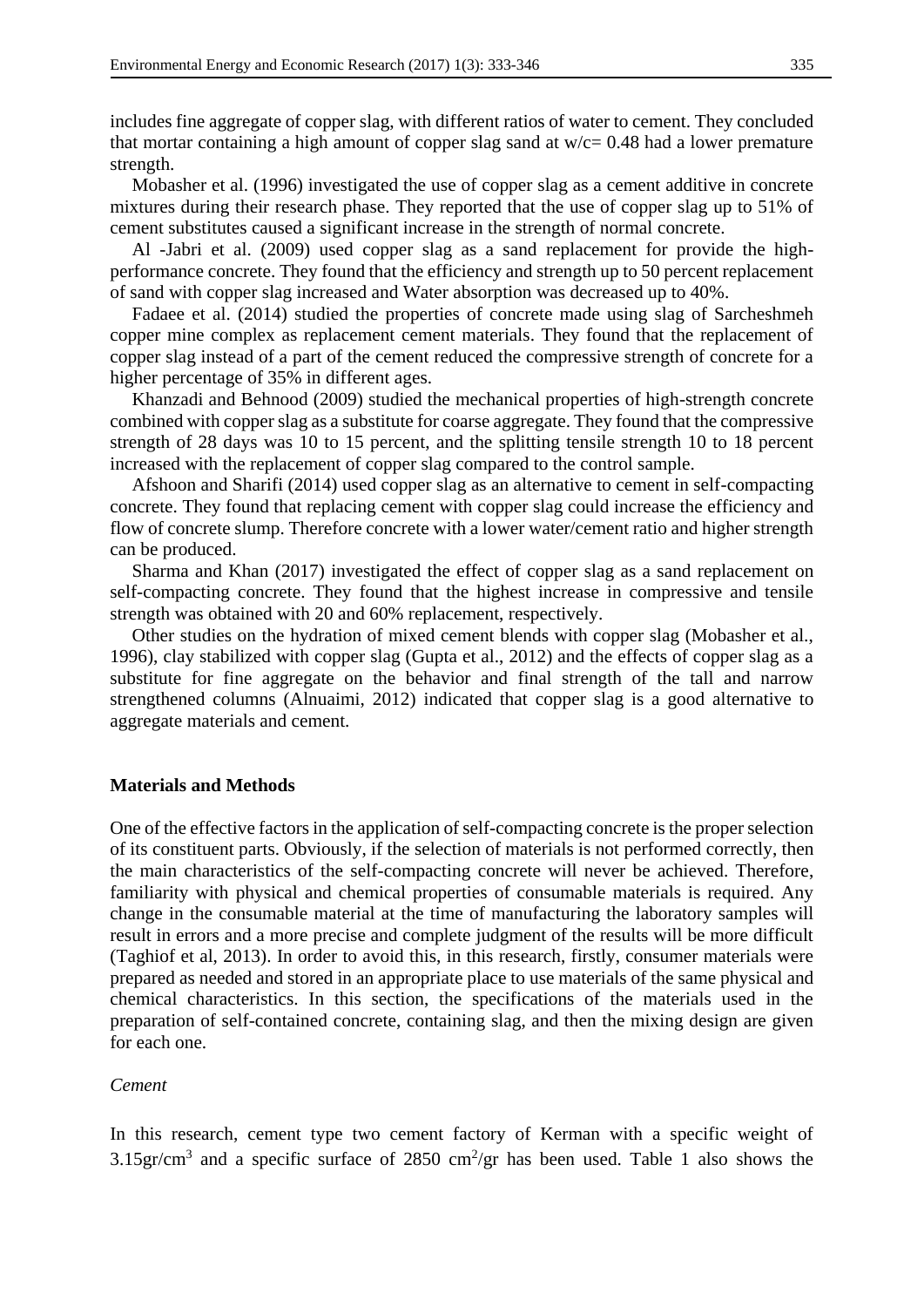chemical composition of this type of cement, which was compared with the specifications of the ASTM C150 standard, and the results indicated that the cement was of high quality.

# *Silica Fume*

In this study, the production of silica fume of Azna Ferro-Alloy Factory with a specific weight of 2.32gr/cm<sup>3</sup> and a specific surface of 2850 cm<sup>2</sup>/gr was used. Table 1 shows the chemical composition of silica fume.

# *Fly Ashe*

In this research, F-type fly ash production of the company Namikaran with a specific weight of 2.3gr/cm<sup>3</sup> and a specific surface of 2800 cm<sup>2</sup>/gr has been used. Table 1 also shows the chemical composition of the used fly ash.

# *Copper Slag*

The copper slag in this experiment was produced at Sarcheshmeh copper complex. Copper slag, as black glass beads, whose particle size is like sand, usually found in the Rafsanjan copper manufactory. The specific weight of the used slag was 3.7  $gr/cm<sup>3</sup>$  and its density was 2.1  $kg/m<sup>3</sup>$ . The chemical composition of the slag used in table 1, and its graining curve was given in Figure1.

| able 2. Chemieur properties or copper shag, hy ashi, sincu rume und orumany<br>Component $(\% )$ | Copper Slag    | Fly Ash | Silica Fume | 1 ortains centent<br><b>Ordinary Portland</b> |
|--------------------------------------------------------------------------------------------------|----------------|---------|-------------|-----------------------------------------------|
|                                                                                                  |                |         |             | Cement                                        |
| LOI                                                                                              |                |         |             | 1.3                                           |
| SiO <sub>2</sub>                                                                                 | 34             | 61.34   | 93.86       | 21.74                                         |
| Al2O3                                                                                            | $\overline{2}$ | 25.11   | 1.32        | 5                                             |
| Fe2O3                                                                                            | 48.78          | 4.42    | 0.87        | $\overline{4}$                                |
| CaO                                                                                              | 4.89           | 4.94    | 0.49        | 63.04                                         |
| MgO                                                                                              | 1.23           | 1.09    | 0.97        | $\overline{2}$                                |
| SO <sub>3</sub>                                                                                  | 1.83           | 0.08    | 0.1         | 2.9                                           |
| K2O                                                                                              | 0.87           | 1.01    | 0.2         | 1                                             |
| Na <sub>2</sub> O                                                                                | 0.63           | 0.59    | 0.3         | 2.3                                           |
| TiO <sub>2</sub>                                                                                 | 0.44           | 1.5     |             | 0.3                                           |
| CuO                                                                                              | 0.55           | 0.015   |             |                                               |

**Table 1.** Chemical properties of copper slag, fly ash, silica fume and ordinary Portland cement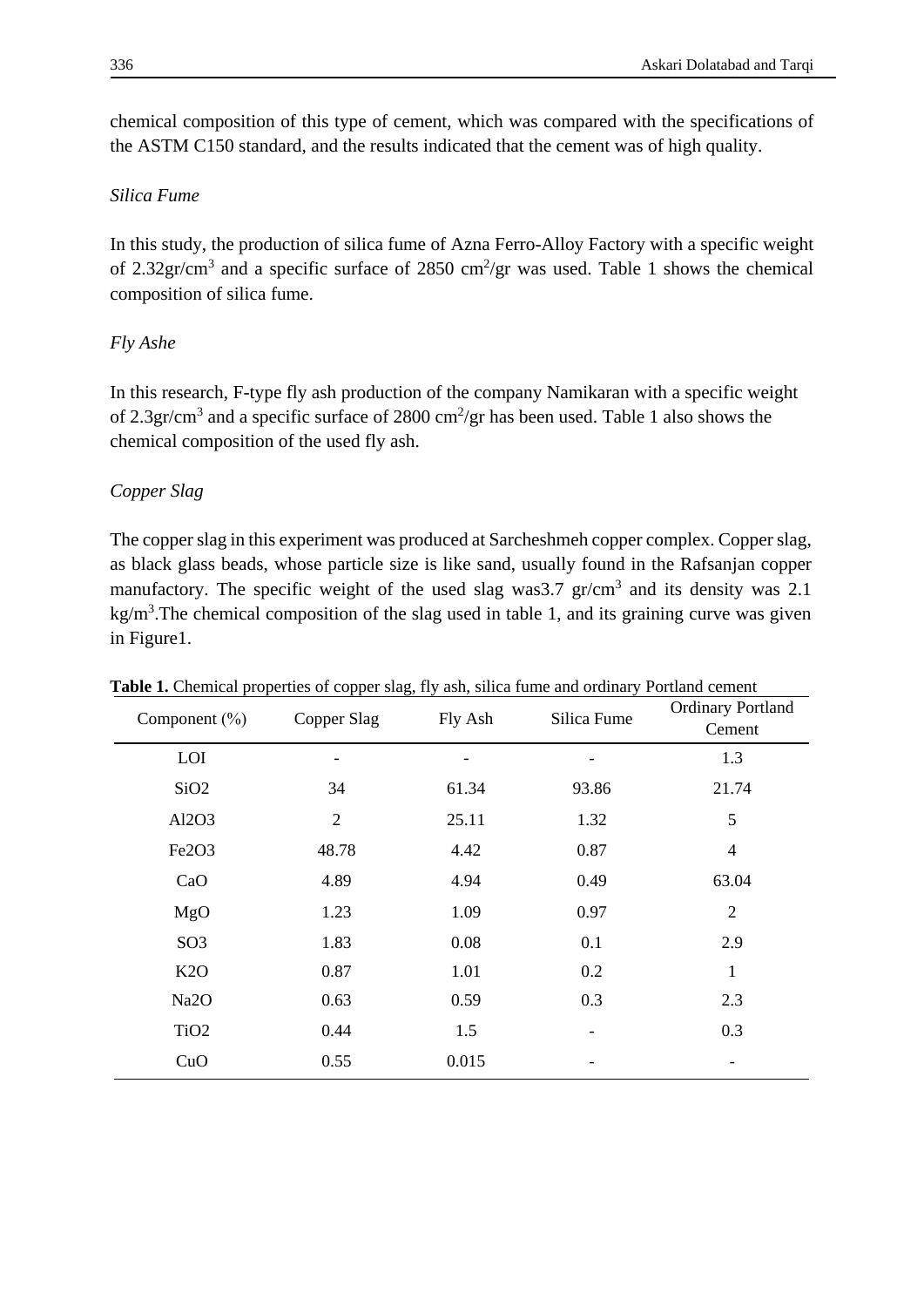## *Fine and Coarse Aggregate*

The used fine and coarse aggregate for the construction of broken concrete designs made from mines around Kerman city. All of the materials needed for the project were prepared and deposed at the same time in order to prevent the change of soil during the work, and the tests related with determine coarse and fine aggregate curve was performed according to ASTM D422 standard and is consistent with the upper and lower limits of the permissible regulations known by the ASTM C33 standard. Fine aggregate softness modulus 2.8 and Fine and Coarse aggregate density were measured 2.6 and 2.50 respectively. The moisture content in the fine and coarse aggregate was measured 1 and 2 percent respectively. In Figure 1, the coarse and fine aggregate curve with copper slag was presented.



**Figure 1.** Particle size distribution of fine aggregate, coarse aggregate and copper slag

## *Superplasticizer*

The Super plasticizer was a type of PCE with a specific weight of 1.13 and a solid 40.2% of the product of the company (BASF).

## **Self-compacting Concrete Mixing design and Description of Experiments**

Considering that the ACI Committee-237 has defined the flow and filling the template with self-compacting concrete, it has recommended that, in accordance with existing recommendations and standards, the design of mixing any concrete of its own composition should be carefully and scrupulosity, several mixing designs was investigated first. In order to confirm the compatibility of the mixing designs, the slump tests, T50, V funnel and L box tests were performed and the results were compared with the permitted values of the EFNARC Recommendation. Finally, a mixing design was selected as a blend design and then replaced by a replacement sand with different percentages of copper slag was produced by mixing designs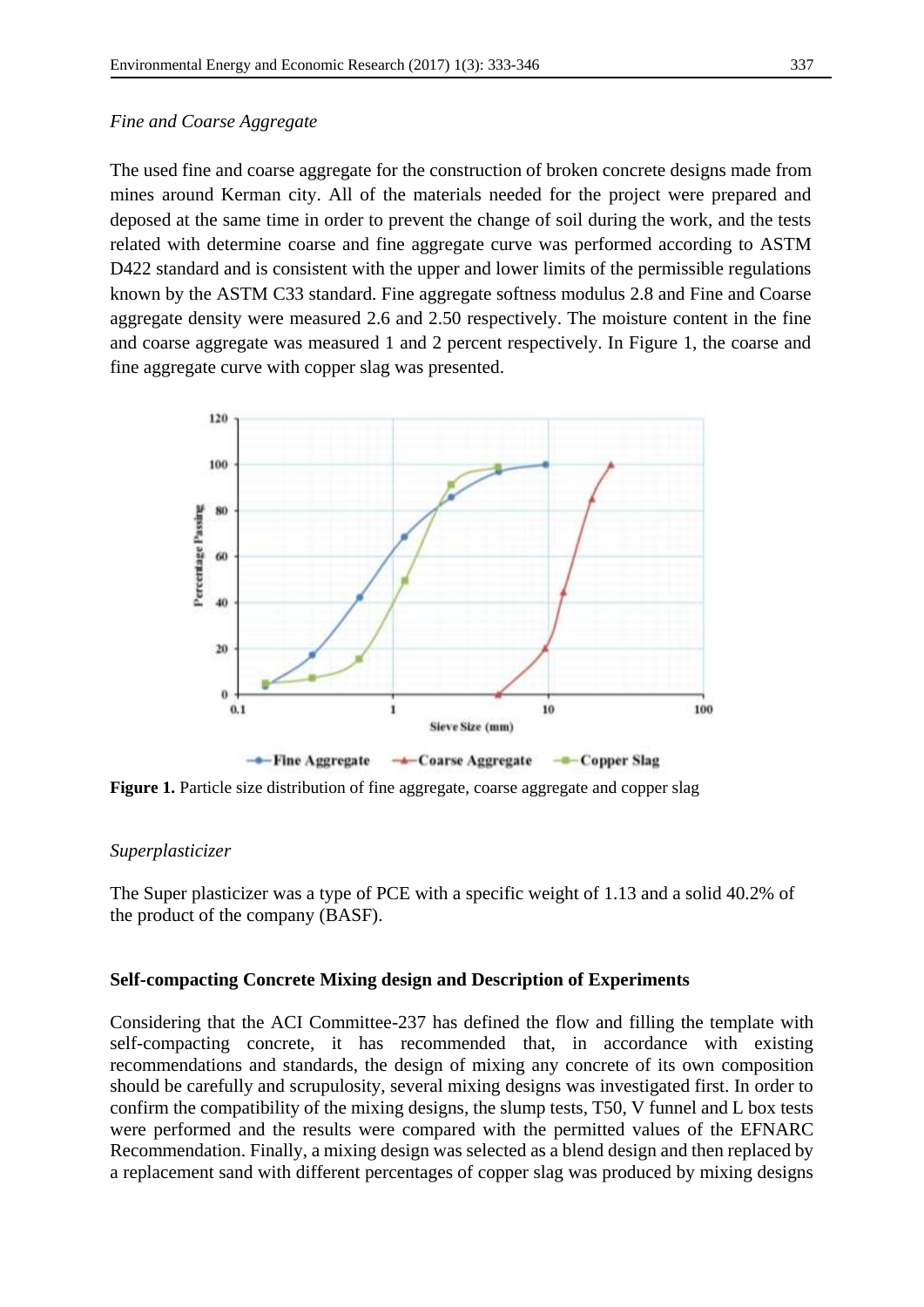(Table 3). At each step, with constant holding of all components, a percentage of sand was replaced by slag and self-compacting properties were controlled by a change in the Super plasticizer. In order to confirm the self-compacting of the mixing designs, the slump tests, T50, V funnel and L box tests were performed (Figure 2) and the results were compared with the permitted EFNARC Recommendations, and the results are presented in Table 4.

| Mix<br>Description  | Cement<br>(Kg/m <sup>3</sup> ) | Water<br>(Kg/m <sup>3</sup> ) | Fine<br>Aggregate<br>$(Kg/m^3)$ | Cupper<br>Slag<br>(Kg/m <sup>3</sup> ) | Coarse<br>Aggregate<br>$(Kg/m^3)$ | Fly Ash<br>(Kg/m <sup>3</sup> ) | Silica<br>Fume<br>$(Kg/m^3)$ | Superplasticizer<br>(Kg/m <sup>3</sup> ) |
|---------------------|--------------------------------|-------------------------------|---------------------------------|----------------------------------------|-----------------------------------|---------------------------------|------------------------------|------------------------------------------|
| SCC-<br>0CS         | 342                            | 251                           | 980                             | ٠                                      | 680                               | 160                             | 60                           | 6.5                                      |
| SCC-<br><b>20CS</b> | 342                            | 251                           | 784                             | 196                                    | 680                               | 160                             | 60                           | 6.5                                      |
| SCC-<br>40CS        | 342                            | 251                           | 588                             | 392                                    | 680                               | 160                             | 60                           | 5.5                                      |
| SCC-<br>60CS        | 342                            | 251                           | 392                             | 588                                    | 680                               | 160                             | 60                           | 5.5                                      |
| SCC-<br><b>80CS</b> | 342                            | 251                           | 196                             | 784                                    | 680                               | 160                             | 60                           | 4.5                                      |
| SCC-<br>100CS       | 342                            | 251                           | $\overline{0}$                  | 980                                    | 680                               | 160                             | 60                           | 4.5                                      |

**Table 3.** Mix proportion of self-compacting concrete



**Figure 2.** Self-compacting concrete tests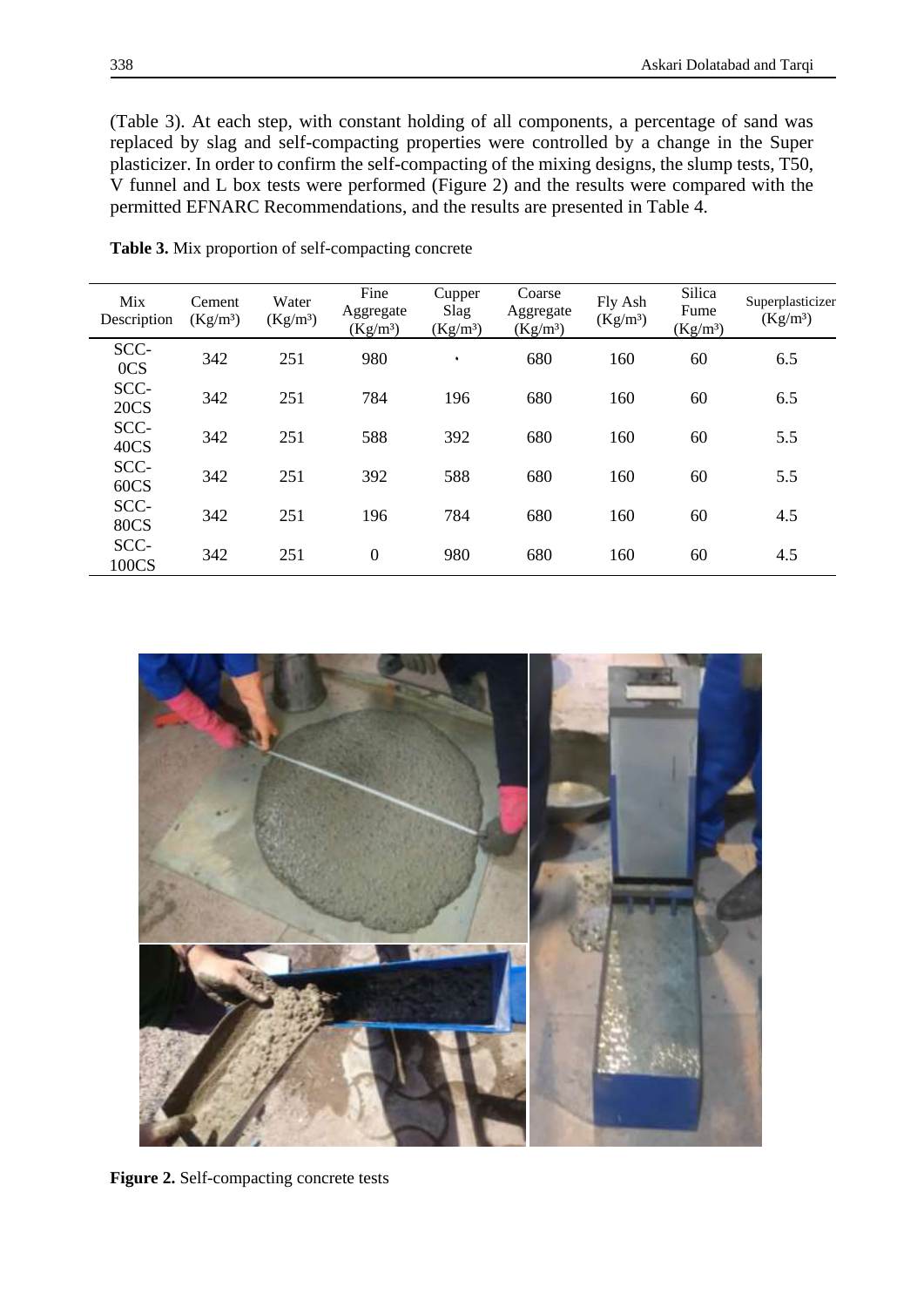| Mix<br>Description | <b>Slump Flow</b><br>(mm) | V-Funnel<br>(s) | T50(s)  | L-Box<br>$(H_2/H_1)$ |
|--------------------|---------------------------|-----------------|---------|----------------------|
| SCC-0CS            | 650                       | 11.1            | 5       | 0.83                 |
| SCC-20CS           | 670                       | 10.2            | 4.6     | 0.84                 |
| SCC-40CS           | 680                       | 9.9             | 4.2     | 0.91                 |
| SCC-60CS           | 680                       | 9.6             | 4.1     | 0.89                 |
| SCC-80CS           | 700                       | 8.74            | 3.7     | 0.94                 |
| <b>SCC-100CS</b>   | 710                       | 8.3             | 3.8     | 0.94                 |
| <b>EFNARC</b>      | 650-800                   | $6 - 12$        | $2 - 5$ | $0.8 - 1$            |

**Table 4.** Fresh properties of SCC compared with EFNARC

To evaluate the compressive strength for all mixing designs, 9 samples of 10 cubes (for each age, 3 samples) were prepared and after treatment (the treatment conditions of the samples were in accordance with ASTM C31/C31 M-96 and for All samples were considered the same) at the age of 7, 14 and 28 tested (Figure 3 ). Based on the standard specifications of ASTM C78- 94, 6 flexural samples (for each age of 2 samples) were made and placed under flexural test after treatment at age 7, 14 and 28. To evaluate the splitting tensile strength, three standard cylindrical samples (30  $\times$  15) were used and were tested at ages 7, 14 and 28 after treatment (Figure 3).



**Figure 3.** The compressive and splitting tensile strength of samples

Water penetration depth determination test was carried out according to EN 12390-8. To do this, for each mixing design, three  $10 \times 10$  cubes were made immediately after the surface molding of the sample, exposed to water pressure, with a rough wire brush and at 28 days for 72 hours under pressure 500kPa. Then the sample was removed from the machine and after drying perpendicularly to the surface exposed to water pressure, Doubling and the depth of water penetration was measured.

In order to investigate the corrosion of concrete, from each mixing design, three specimens were prepared and after 28 days of treatment, the samples were removed from the water and after drying, their weight was measured, then one sample in a solution of 5% sulfuric acid and one sample in a solution of iron sulfate 5 Percent and one sample in pure water was placed and after 30 days, in accordance with ASTM-C267-01, to weigh them, we rinsed them 3 times with water and dried with scoop. Subsequently, the samples were placed on their lateral surfaces for 30 minutes until the surfaces of the nails were completely dried and then measured.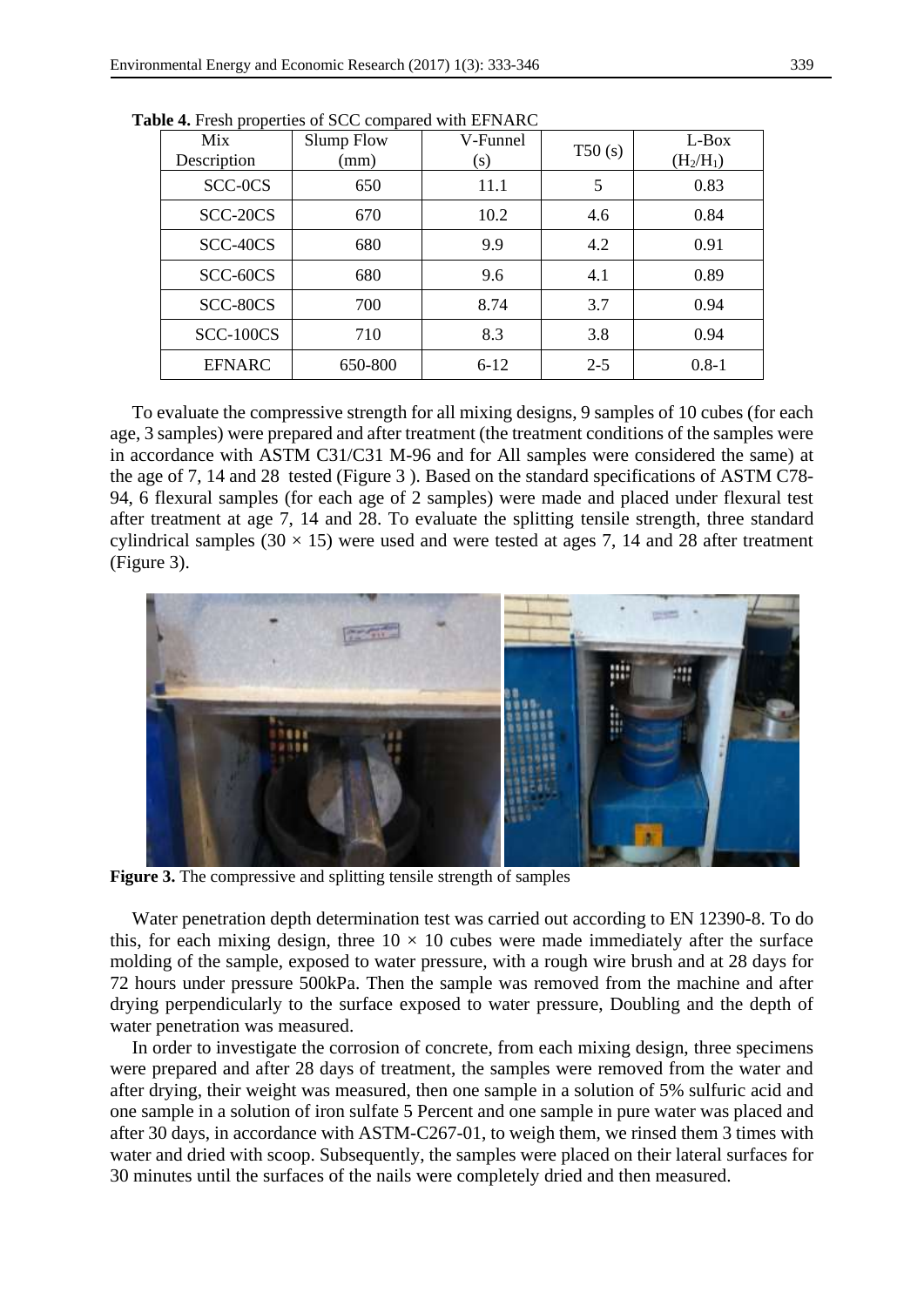#### **Results of Fresh Concrete**

In this section, the effect of copper slag on the properties of self-compacting concrete was studied. In Figure 4, the results of self-compacting concrete slump flow, containing different percentages of copper slag are presented. On the basis of this, although with the presence of copper slag, the amount of water was reduced significantly, there was an increase in the slump flow diameter of self-compacting concrete containing copper slag grains. For example, the slump flow in SCC-0CS was measured at 650 mm, which was increased by replacing 100% sand with copper slag grains of 710 mm. This indicates an increase in flow ability by increasing the sand replacement with copper slag grains. The smoothed surface of copper slag compared with sand, can be attributed to this phenomenon.

As shown in Figure 4, sand replacement with copper slag has increased the amount of slump flow, so that by increasing the sand replacement with slag from 0 to 20, 40, 60, 80 and 100 percent, the increase slump was about 3.1, 4.6, 4.6, 7.7 and 9.2.



In the T50 test, generally the time of T50 less than two seconds can cause detachment and a time greater than five seconds can increase the chances of obstruction. Research has shown that a mixture of copper slag rather than sand has sufficient viscosity to increase resistivity to detachment.

Figure 4 shows the effect of different slag replacement rates on time T50. As you can see, T50 decreases with increasing percentage of replacement.

The effect of copper slag on the time passed through the V funnel was shown in Figure 5. The passage time of the V funnel in the range of 8.3 seconds varies for 100% sand replacement with slag and 11.1 seconds for the control sample. As you can see, the increase in copper slag has reduced the passage time of the V funnel, which can be due to its weight gain.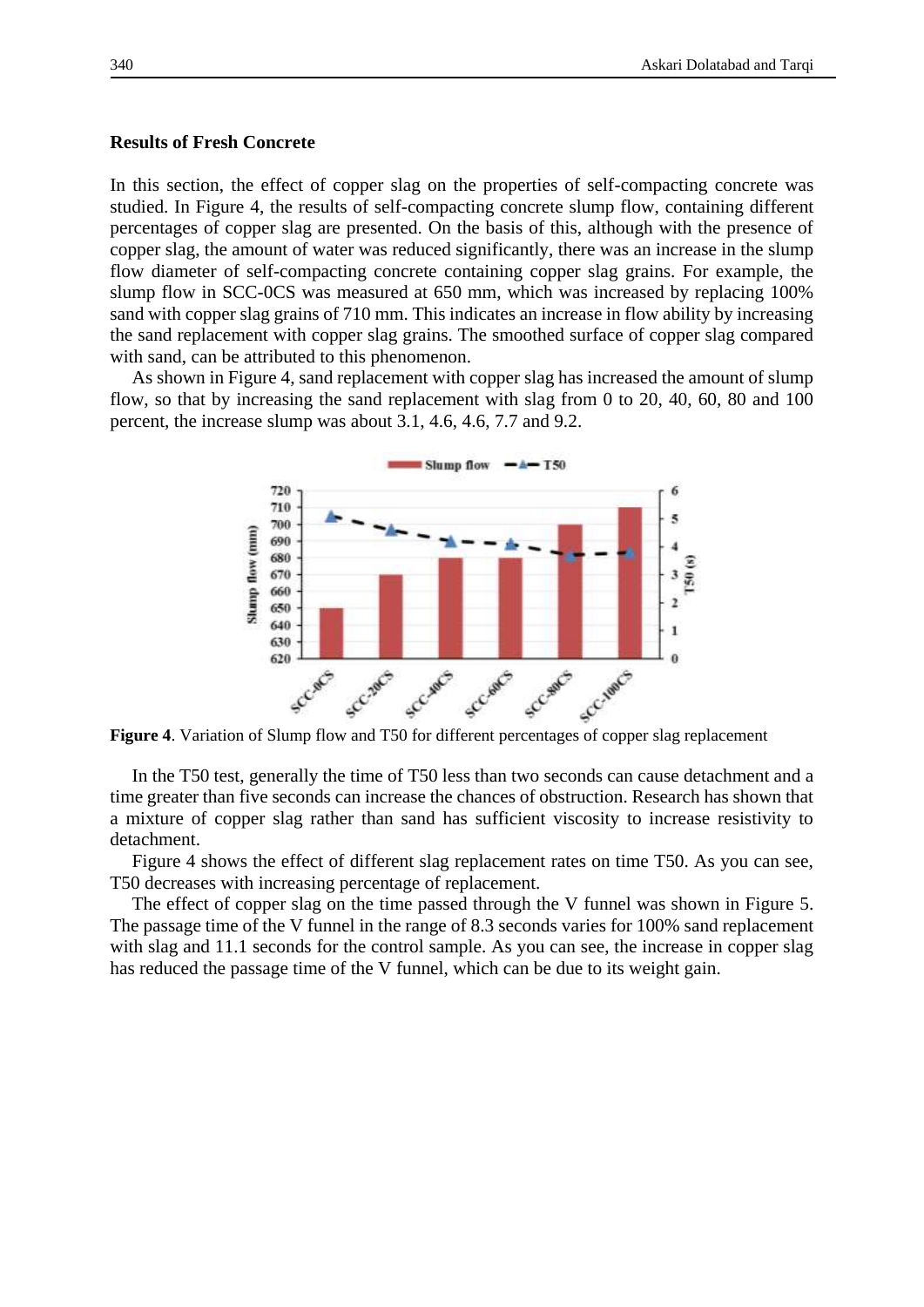

**Figure 5.** Variation of V funnel and L-Box tests for different percentages of copper slag replacement

The results of the L box for all groups are shown in Figure 5. As it is seen, with an increase in the replacement percentage, we increase the rate of obstruction. It seems that the entirely circular texture of copper slag has increased the porosity of self-compacting light-weight concrete. Of course, there was an exception in the replacement percentage of 60 which seems to be a laboratory error.

#### **Properties of Hardened Concrete**

#### *Compressive Strength*

The compressive strength of self-compacting concrete samples containing various percentages of copper slag at the age of 7, 14 and 28 days was shown in Figure 6. These strengths are obtained from the average of 3 samples tested at each age. As it can be seen, the compressive strength of the control sample at 28 days was 29.1 MPa, by replacing the sand with20, 40 and 60 percent with copper slag , 32.4, 33.6 and 32.7 MPa, respectively, increasing compressive strength. With increasing the replacement percentage to 80 and 100 percent result was reducing the compressive strength.



replacement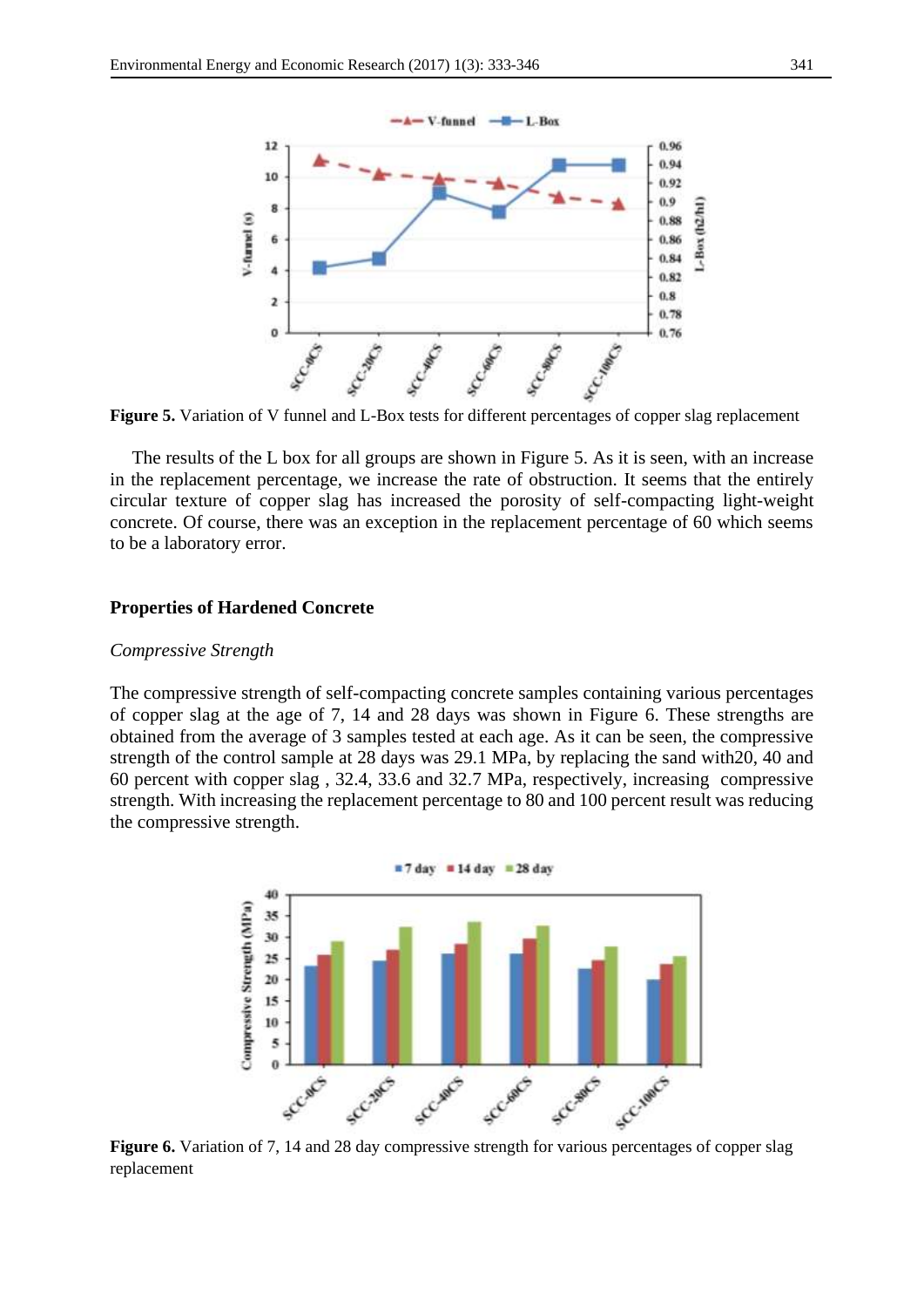The highest compressive strength at the age of 28 days for the SCC-40CS sample, in which 40% of the sand was replaced with copper slag, was obtained. In all percentages, compressive strength increases with age of concrete. The rate of increase in strength with increasing age in all designs was almost constant.

## *Tensile Strength*

The tensile strength of self-compacting concrete samples containing various percentages of copper slag at the age of 7, 14 and 28 days was shown in Figure 7. As you can see, the tensile strength of the control sample at the age of 28 was 3.31 MPa, which was increased by replacing the sand with 20 and 40% copper slag to 3.39 and 3.45 MPa, respectively, by increasing the replacement percentage to 60, 80 and 100% We will see a reduction in compressive strength. It can be said that the highest tensile strength was obtained at the age of 28 days of the SCC-40CS sample, in which 40% of the sand was replaced with copper slag. With increasing concrete age, tensile strength increases in all percentages. The rate of increase in strength with increasing age in all designs was almost constant.



**Figure 7.** Variation of 7, 14 and 28 day splitting tensile strength for various percentages of copper slag replacement

## *Flexural Strength*

The flexural strength of self-compacting concrete samples containing various percentages of copper slag at the age of 7, 14 and 28 days was shown in Figure 8. As it can be seen, the flexural strength of the control sample at the age of 28 days was 4.3 MPa, which was increased by replacing the sand with 20, 40, 60 and 80% copper slag to 4.9, 6.4, 6.7 and 5.5 MPa, respectively, with increasing percentage Replacement will be 100% with decreasing flexural strength. So, it can be said that the highest flexural strength at the age of 28 days was the SCC-60CS sample in which 60% of the sand was replaced with copper slag. In all percentages, with increasing concrete age, flexural strength increases. The rate of increase in strength with increasing age in all designs was almost constant.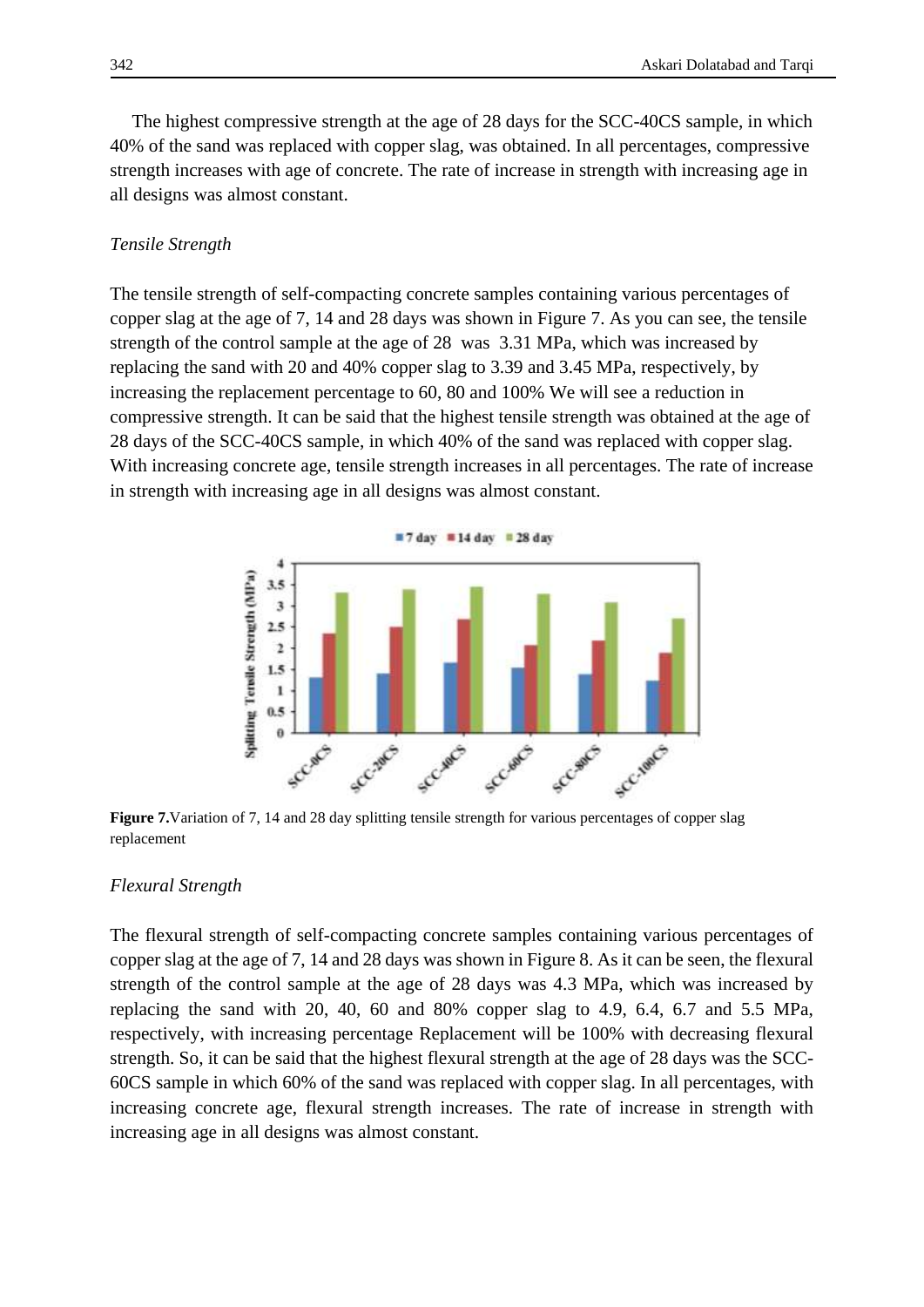

**Figure 8.** Variation of 7, 14 and 28 day flexural strength for various percentages of copper slag replacement

#### **Results of Corrosion Test and Permeability**

In Figure 9, the percentages of weight and compressive strength variations of the samples are shown in acidic and sulfate corrosive media. As we can see, replacing sand with copper slag leads to weight loss and loss of strength more than the control sample. The highest percentage of weight loss and acid strength were 5.8 and 10.1 respectively and in Sulfate environment 5.1 and 9.5 percent for replacement percentages of 40 and 80 was registered. So it can be said that it was better not to use copper slag as a sand replacement in acid corrosive and sulfate-based environments.



**Figure 9.** Wight and compressive strength loss of specimens in acidic and sulfate corrosive environment after 30 days

The depth of water penetration was shown in Figure 10. As can be seen, by increasing the percentage of sand replacement with copper slag up to 40%, the depth of penetration of water decreased and then increased. The highest penetration depth was recorded at 100% replacement. So it can be said that the durability of copper slag containing concrete was increased by 40% as a substitute for sand and then reduced.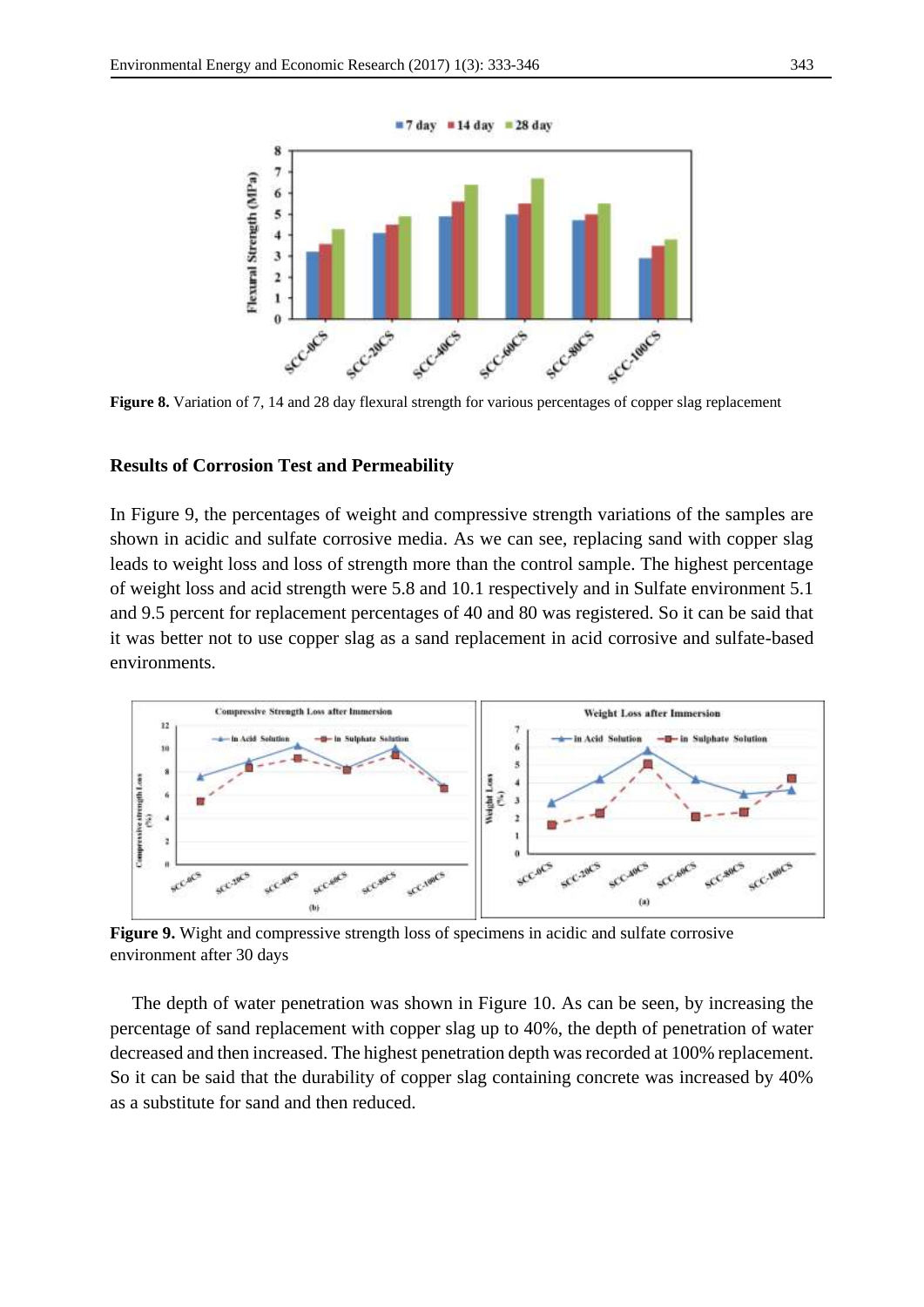

**Figure 10.** The depth of water penetration

## **Conclusion**

As it was stated, in this article, it was tried to replace the solid-copper slag in their concrete, to manage and dispose of a considerable amount of organic waste. It also attempts to improve the properties of concrete produced on the basis of the specific nature and characteristics of slag. Following are some of the results obtained from experiments on their self-compacting concrete samples produced with copper slag are provided.

- Replacement of sand with copper slag has increased the amount of slump flow, so that as slag increased by replacing sand from 0 to 20, 40, 60, 80 and 100 percent; the increase of slipping was about 3.1, 4.6, 4.6, 7.7 and 9.2 was achieved.
- Research has shown that blends containing copper slag have enough viscosity of sand to increase separation resistance. And by increasing the percentage of replacement of copper with the slag, the time T50 decreases.
- The passage time of the V funnel in the range of 8.3 seconds for 100% replacement of sand with slag and 11.1 seconds for the control sample varies. As you can see, the increase in copper slag has reduced the passage time of the V funnel, which can be due to its weight gain.
- By increasing the replacement percentage, we increase the rate of obstruction. It seems that the entirely circular texture of copper slag has increased the porosity of selfcompacting light-weight concrete. Of course, there was an exception in the replacement percentage of 60 which seems to be a laboratory error.
- The compressive strength of 28 days by replacing sand with 20, 40 and 60% copper slag respectively increased to 11.3%, 15.5% and 12.4%. By increasing the percentage of sand replacement with 80 and 100 percent slag, we witness a loss of 4.1% and 12% of compressive strength. The highest and lowest compressive strengths were observed for 40% and 100% replacement of sand with slag.
- The tensile strength of the control sample at the age of 28 days was 3.31 MPa, which was increased by replacing the sand with 20 and 40% copper slag to 3.39 and 3.45 MPa, respectively. By increasing the replacement percentage to 60, 80 and 100 percent, we will see a decrease in tensile strength. Thus, it can be said that the highest tensile strength was obtained at the age of 28 days of the SCC-40CS sample, in which 40% of the sand was replaced with copper slag.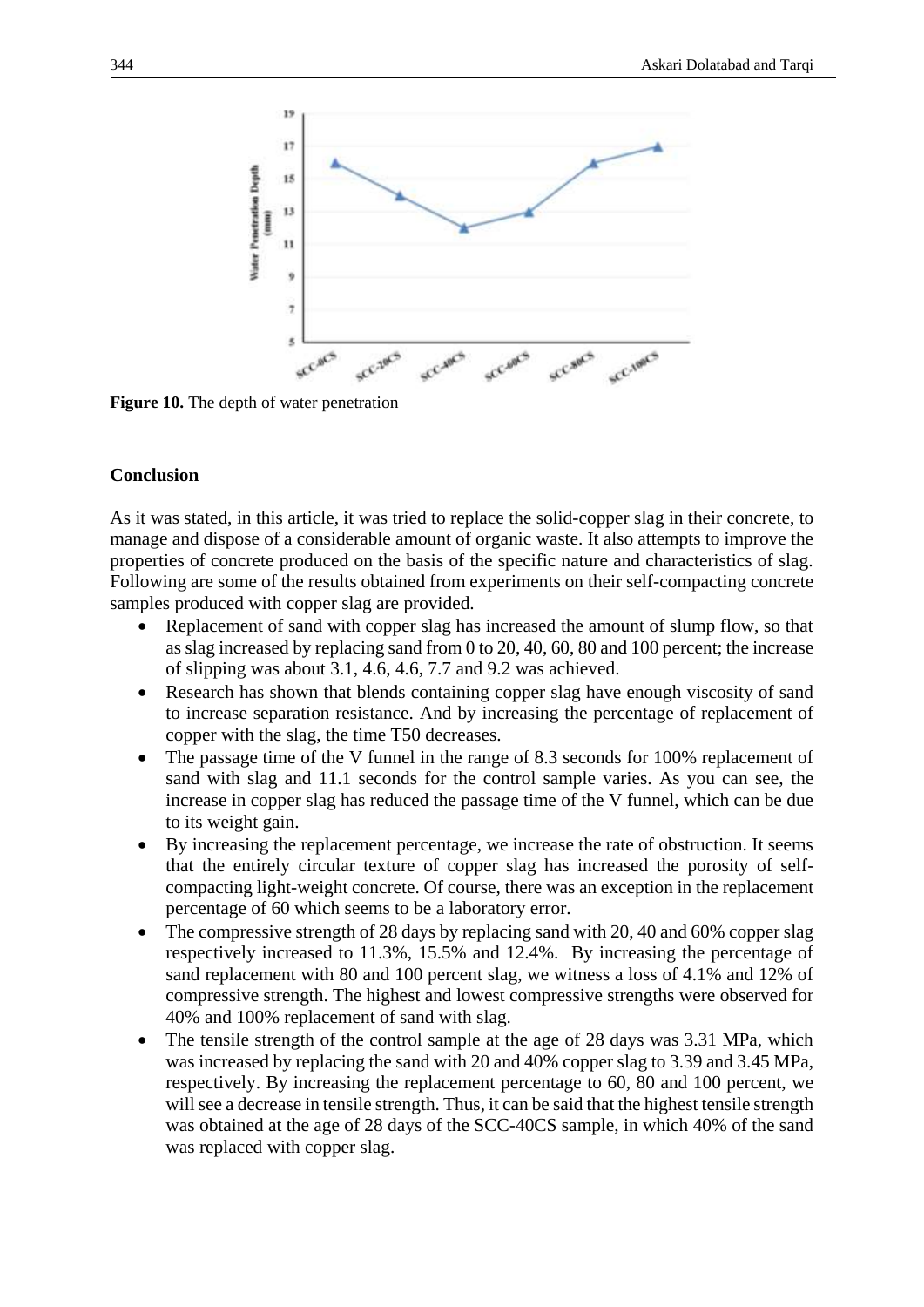- The 28-day flexural strength by replacing sand with 20, 40, 60 and 80 percent of copper slag increased to 14, 48.9, 55.8 and 27.9 percent, respectively. By increasing the percentage of sand replacement with 100% slag, the control had a drop of 11.6% of the flexural strength. The highest and lowest flexural strength was observed for 60% and 100% replacement of sand with slag.
- The use of copper slag instead of sand will increase corrosion and decrease the strength of concrete in acidic and sulfate environments. Therefore, it was recommended to avoid replacing sand with copper slag as much as possible in acidic and sulfate environments
- The results of the water penetration experiment showed that 40% of the replacement of sand with copper slag would decrease the permeability of self-compacting concrete containing slag.

#### **Reference**

- Afshoon, I. and Sharifi, Y. (2014). Ground copper slag as a supplementary cementing material and its influence on the fresh properties of self-consolidating concrete. The IES Journal Part A: Civil & Structural Engineering, 7(4), 229- 242.
- Al-Jabri, K.S., Hisada, M., Al-Oraimi, S.K. and Al-Saidy, A.H. (2009). Copper slag as sand replacement for high performance concrete. Cement & Concrete Composites J., 31, 483–488.
- Alnuaimi, A. (2012). Effects of copper slag as a replacement for fine aggregate on the behavior and ultimate strength of reinforced concrete slender columns, TJER, Vol. 9, No. 2, 90-102.
- ASTM C150. (2009). Standard Specification for Portland cement. West Conshohocken, PA: ASTM International.
- ASTM C31/C31M-03. (2003). Standard Practice for Making and Curing Concrete Test Specimens in the Field
- ASTM C33. (2003). Standard Specification for Concrete Aggregates. West Conshohocken, PA: ASTM International.
- ASTM D422-63. (2007). Standard Test Method for Particle-size Analysis of Soils. West Conshohocken, PA: ASTM International.
- Ayano, T. and Sakata, K. (2000). Durability of concrete with copper slag fine aggregate. In Proceedings of the 5th CANMET/ACI international conference on durability of concrete, SP-192; p. 141–58.
- BS EN 12390-8. (2009). Testing hardened concrete. Depth of penetration of water under pressure, British Standard Institution (BSI).
- EFNARC (European Federation of Suppliers of Specialist Construction Chemicals). (2005). Specifications and Guidelines for Self-Consolidating Concrete. Surrey: European Federation of Suppliers of Specialist Construction Chemicals.
- Fadaee, M., Mirhosseini, R., Tabatabaei and R. and Fadaee, M. J. (2015). Investigation on using cupper slag as part of cementitious material in self-compacting concrete. Asian journal of civil engineering (BHRC), 16(3), 368-381
- Gupta, R. C., Thomas, B. C., Gupta, P., Rajan, L. and Thagriya, D. (2012). An experimental study of clayey soil stabilized by copper slag. International Journal of Structural & Civil Engineering Research, 1(1), 110-119.
- Hwang C.L. and Laiw J.C. (1989). Properties of concrete using copper slag as a substitute for fine aggregate. In: Proceedings of the 3rd international conference on fly ash, silica fume, slag, and natural pozzolans in concrete, SP-114-82; p. 1677–95.
- Khanzadi, M., Behnood, A. (2009). Mechanical properties of high-strength concrete incorporating copper slag as coarse aggregate. Construction and Building Materials J., 23, 2183–2188.
- Mobasher B., Devaguptapu R. and Arino A.M. (1996). Effect of copper slag on the hydration of blended cementitious mixtures. In: Proceedings of the ASCE Materials Engineering Conference, Materials for the New Millennium; p. 1677- 86.
- Okamura, H. (1997). Self-compacting high performance concrete. Concrete International, pp. 50-54.